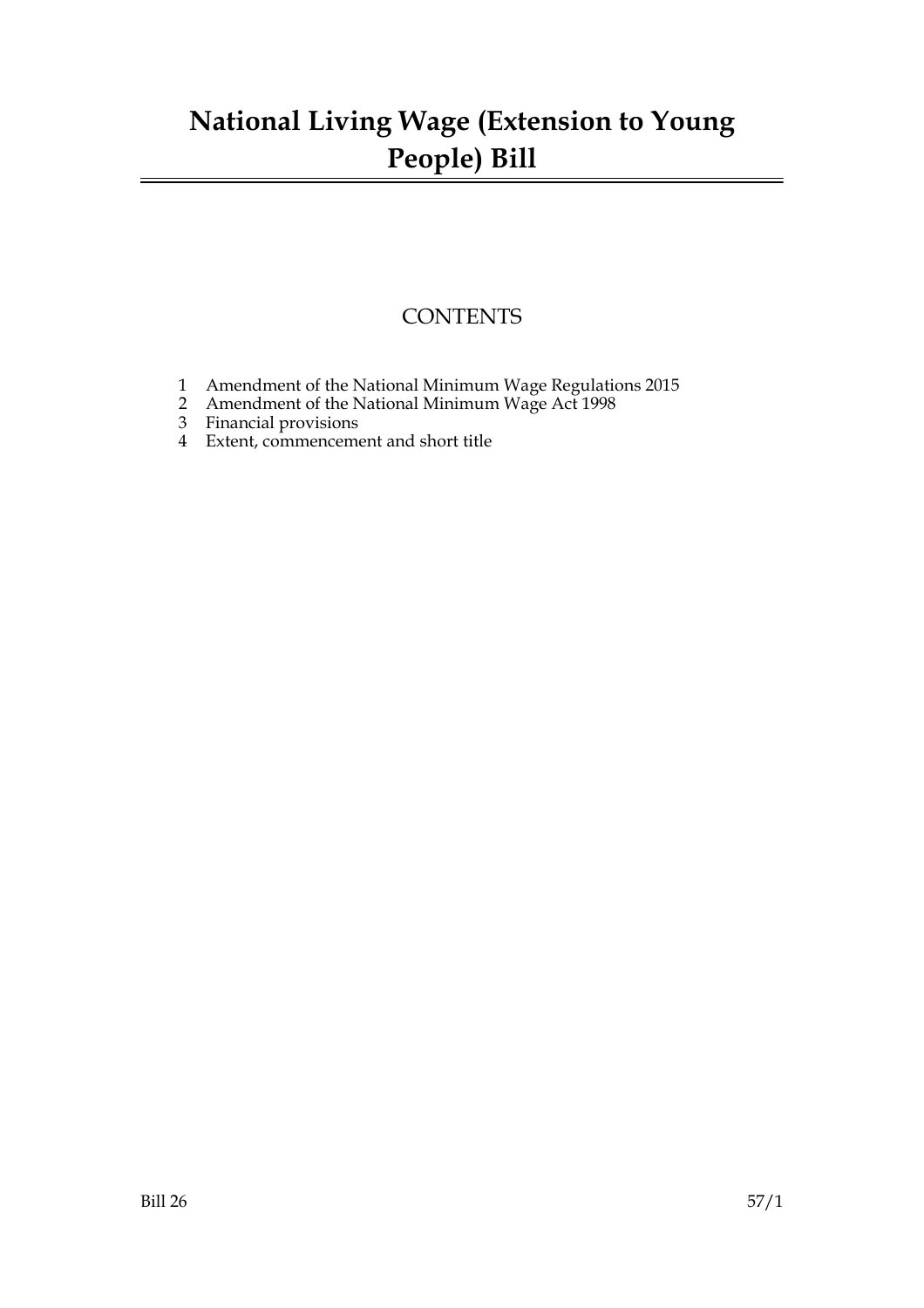# A **BILL**

## TO

Extend the National Living Wage to people aged 18 to 24.

E IT ENACTED by the Queen's most Excellent Majesty, by and with the advice and consent of the Lords Spiritual and Temporal, and Commons, in this present Parliament assembled, and by the authority of the same, as follows: - $\mathbf{B}_{\text{rel}}$ 

#### **1 Amendment of the National Minimum Wage Regulations 2015**

| (1) The National Minimum Wage Regulations 2015 (SI 2015/621) are amended as |
|-----------------------------------------------------------------------------|
| follows.                                                                    |

|   | (2)               | In regulation 4A (workers who qualify for the national minimum wage at a<br>different rate) –<br>sub-paragraphs (a) and (b) of paragraph (1) are revoked; and<br>(a)<br>in paragraph (2), omit the words "(a), (b) and".<br>(b)                                                  | 5  |
|---|-------------------|----------------------------------------------------------------------------------------------------------------------------------------------------------------------------------------------------------------------------------------------------------------------------------|----|
|   | (3)               | In regulation 5 (determining whether the apprenticeship rate applies) $-$<br>in sub-paragraph (b) of paragraph (1), for the words "or under 19"<br>(a)<br>substitute the words "and under 18".                                                                                   | 10 |
| 2 |                   | <b>Amendment of the National Minimum Wage Act 1998</b>                                                                                                                                                                                                                           |    |
|   | (1)               | The National Minimum Wage Act 1998 is amended as follows.                                                                                                                                                                                                                        |    |
|   | (2)               | In section 3 (exclusion of, and modifications for, certain classes of person) –<br>in subsection $(1)$ , for "26" substitute "18";<br>(a)<br>in subsection $(2)$ , for "26" substitute "18"; and<br>(b)<br>in subsection (4), for each reference to "26" substitute "18".<br>(c) | 15 |
|   | (3)               | In section 4 (power to add to the persons to whom section 3 applies) $-$<br>in subsection $(1)$ , for "26" substitute "18"; and<br>(a)<br>in subsection $(2)(d)$ , for "26" substitute "18".<br>(b)                                                                              |    |
|   | $\left( 4\right)$ | After section 4 (power to add to the persons to whom section 3 applies),                                                                                                                                                                                                         | 20 |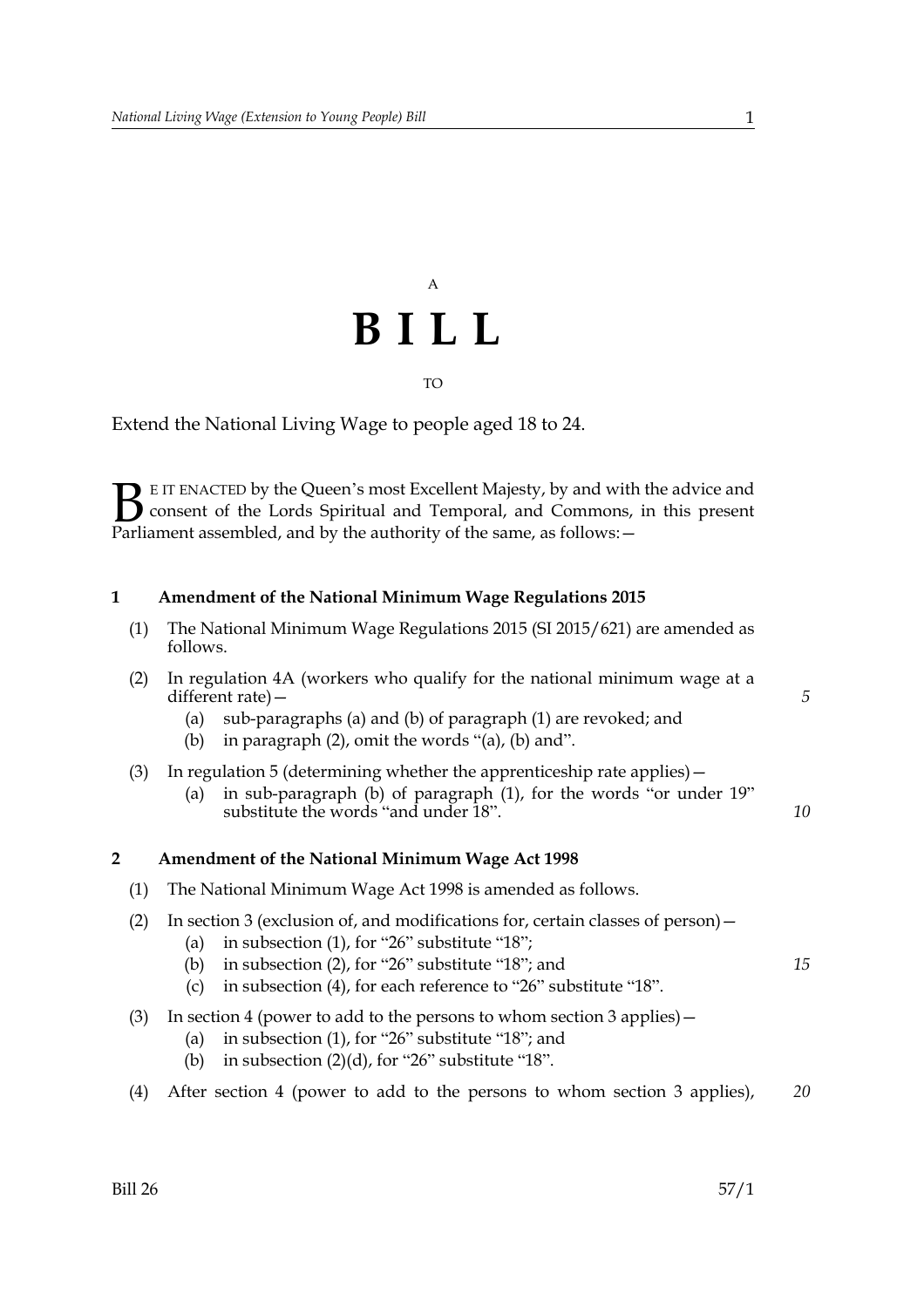insert—

#### **"4A Limitation on powers to make regulations in respect of people aged 18 to 25**

No power to make regulations under sections 1 and 3 of this Act may be exercised in a way which treats the same circumstances or the same persons differently in relation to people aged 18 to 25 compared with people who have attained the age of 26."

#### **3 Financial provisions**

*There is to be paid out of money provided by Parliament—*

- (a) *any expenditure incurred under or by virtue of this Act by the Secretary of State, and 10*
- (b) *any increase attributable to the Act in the sums payable under any other Act out of money so provided.*

#### **4 Extent, commencement and short title**

- (1) This Act extends to England and Wales, Scotland and Northern Ireland.
- *15*

*5*

- (2) This Act comes into force at the end of the period of six months beginning with the day on which this Act is passed.
- (3) This Act may be cited as the National Living Wage (Extension to Young People) Act 2018.